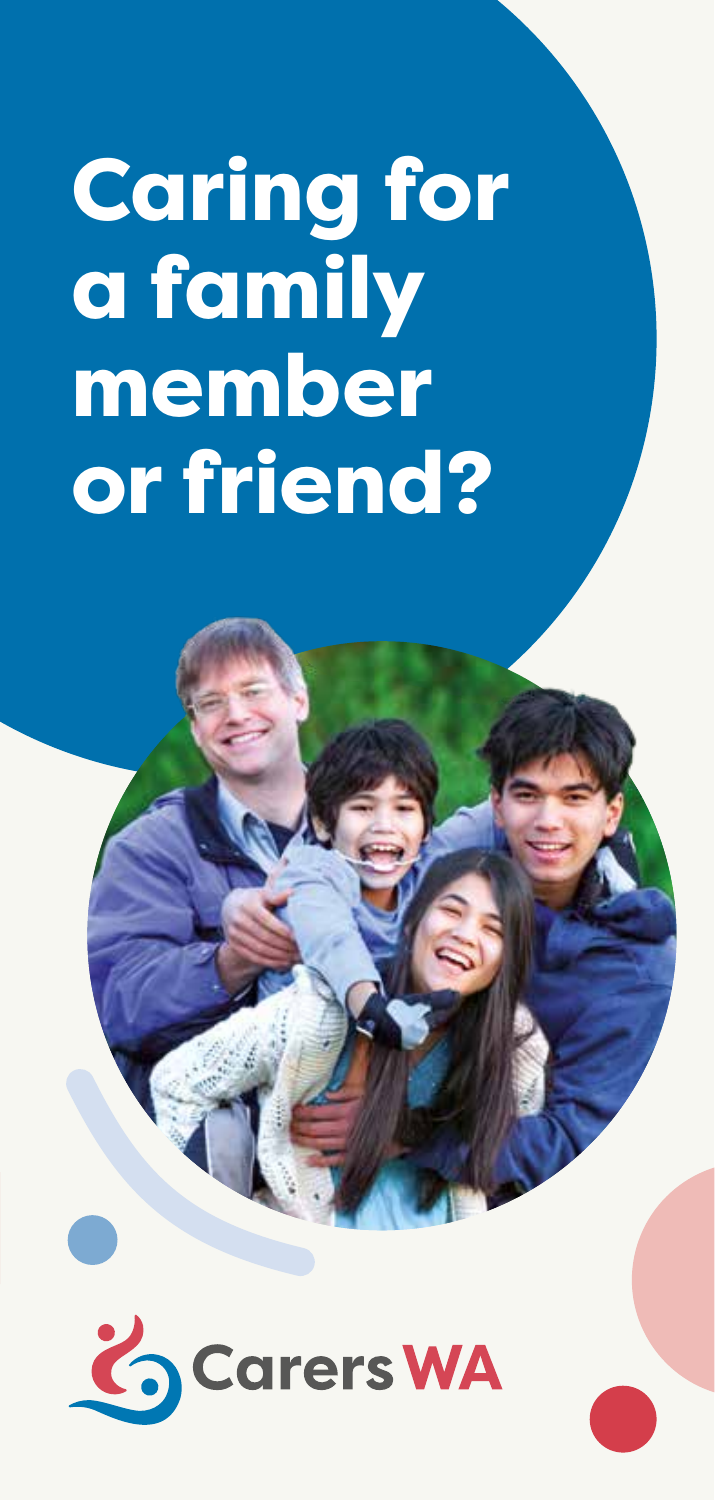

### **Are you a carer?**

A carer is someone who provides unpaid care and support to a family member or friend who is living with a disability, mental health challenge, long term health condition (including a chronic condition or terminal illness), an alcohol or other drug dependency, or who is frail aged.

For many carers, helping to look after somebody close to them who requires extra care or support is just a normal part of life - they may be a partner, son, daughter, parent, sibling, friend or neighbour.

People become carers in many different ways and for a variety of reasons. Each circumstance is unique. Some carers may have sole responsibility for caring, while others share it. Some carers provide 24-hour care to family members with complex needs, while others may assist with daily activities, such as housework and shopping.

#### **Carers WA help carers in any caring situation.**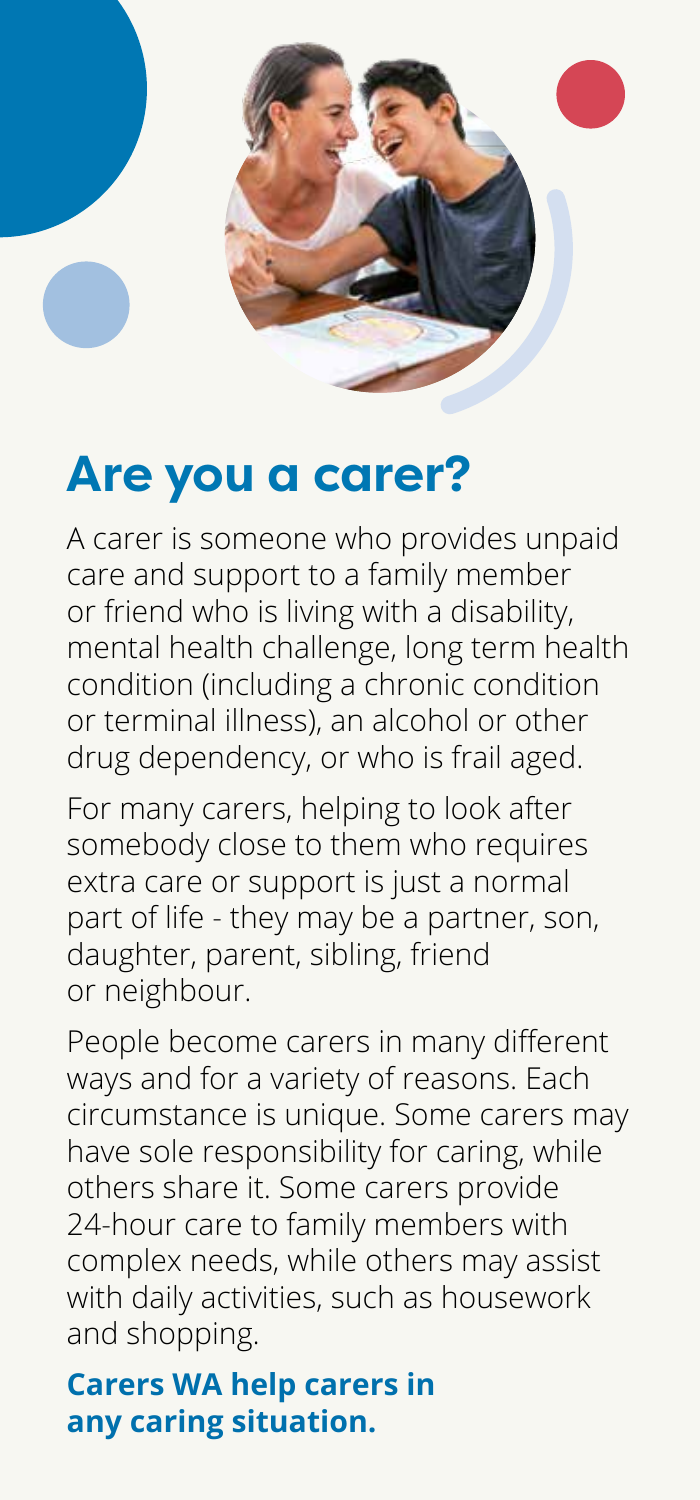

## **How can Carers WA help?**

Carers WA offers a range of innovative programs and services aimed at providing practical and emotional support. We can assist in:

- **• Helping carers connect, learn about services and take a break from the caring role** through a range of regular in-person and online support groups in metro and regional locations.
- **• Providing advice, information and resources** to link carers to relevant services.
- **• Facilitating informative workshops and courses** to assist carers to be job ready and increase their health and wellbeing.
- **• Advocating for improved services and supports** for carers by addressing carer issues at a state and federal level and providing training for carers to participate in government committees using their lived experience.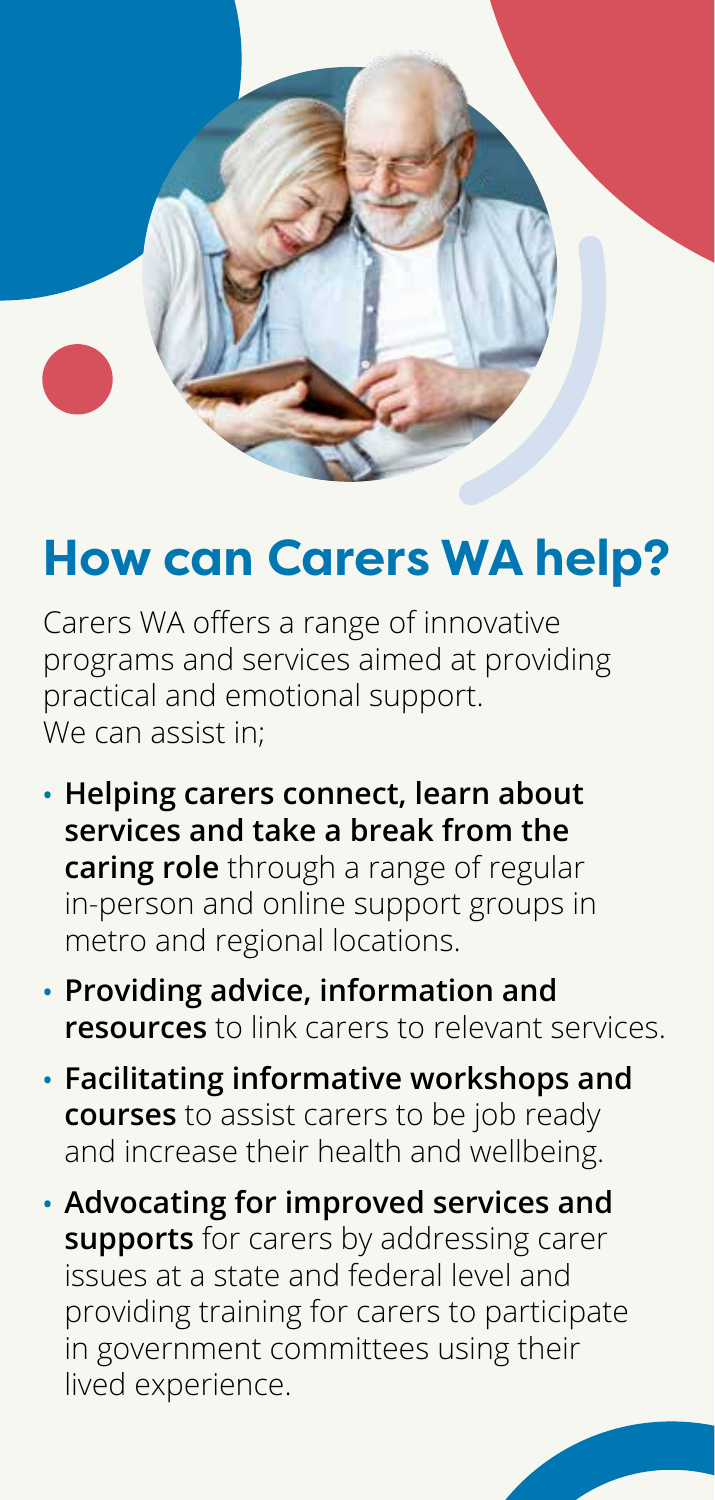

- **• Offering presentations to help raise awareness within the community**  about the role of carers and the services available to support them and participating in community conferences, expos and events.
- **• Providing support to young carers**  through community education, needs assessments, resource provision and group activities.
- **• Supporting carers through the provision of a range of supports and services,** including those available through Carer Gateway.

For a full list of Carers WA programs and services visit **www.carerswa.asn.au**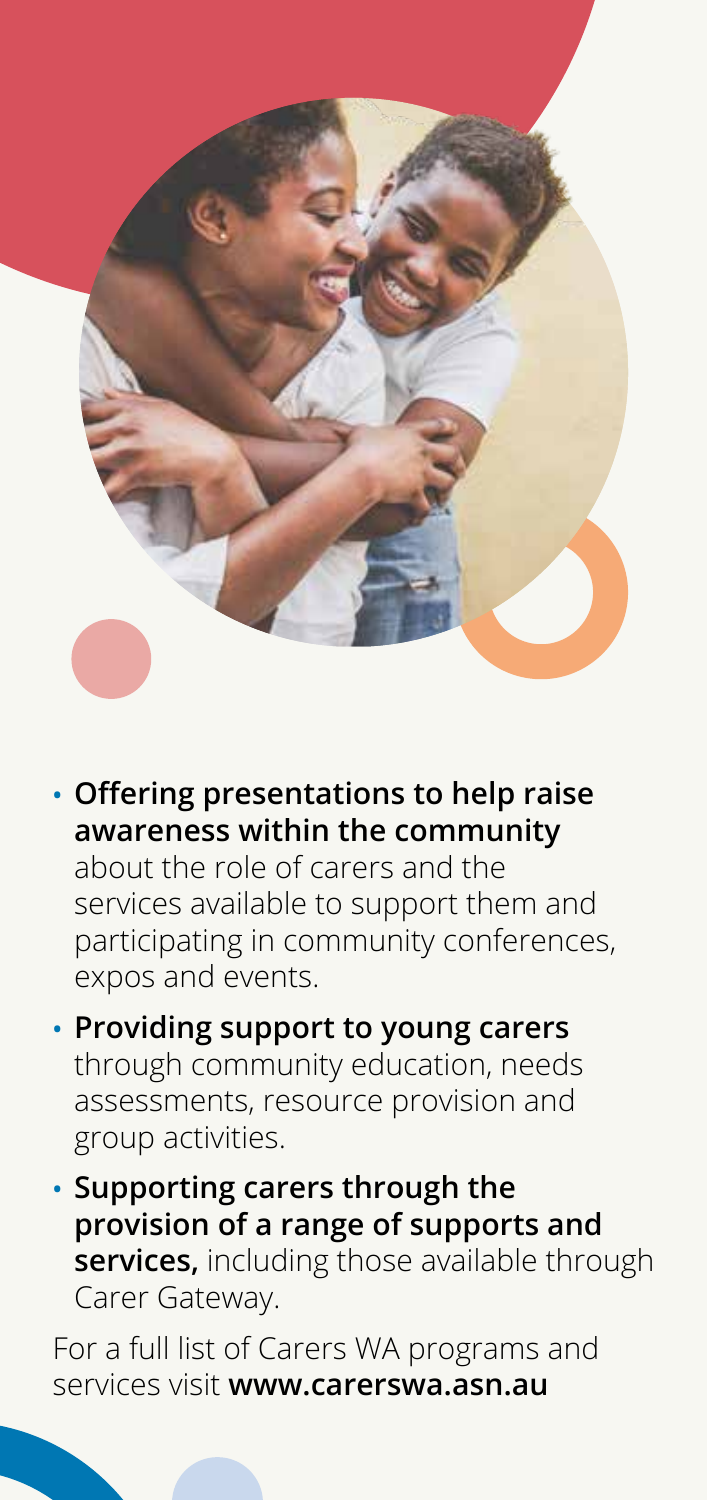## **Carer Gateway Services**



Carer Gateway is an Australian Government initiative providing a mix of free digital, telephone and in-person supports, services and advice, for family carers in Australia. These services have been specifically designed and tested by carers to help reduce stress and build resilience in the caring role.

Carer Gateway in-person services are being delivered throughout the states and territories by a network of Carer Gateway Service Providers. In Western Australia, Carers WA is leading the delivery of these in-person services, in partnership with HelpingMinds.

To access relevant supports and services, carers must undergo a carer support planning process to assess their needs and develop a targeted action plan, tailored to their specific requirements and circumstances.

Carers WA has a dedicated Carer Gateway team which can be reached by phone **1800 422 737**, Monday to Friday 8.00am – 5.00pm.

For further information about Carer Gateway visit **www.carergateway.gov.au**